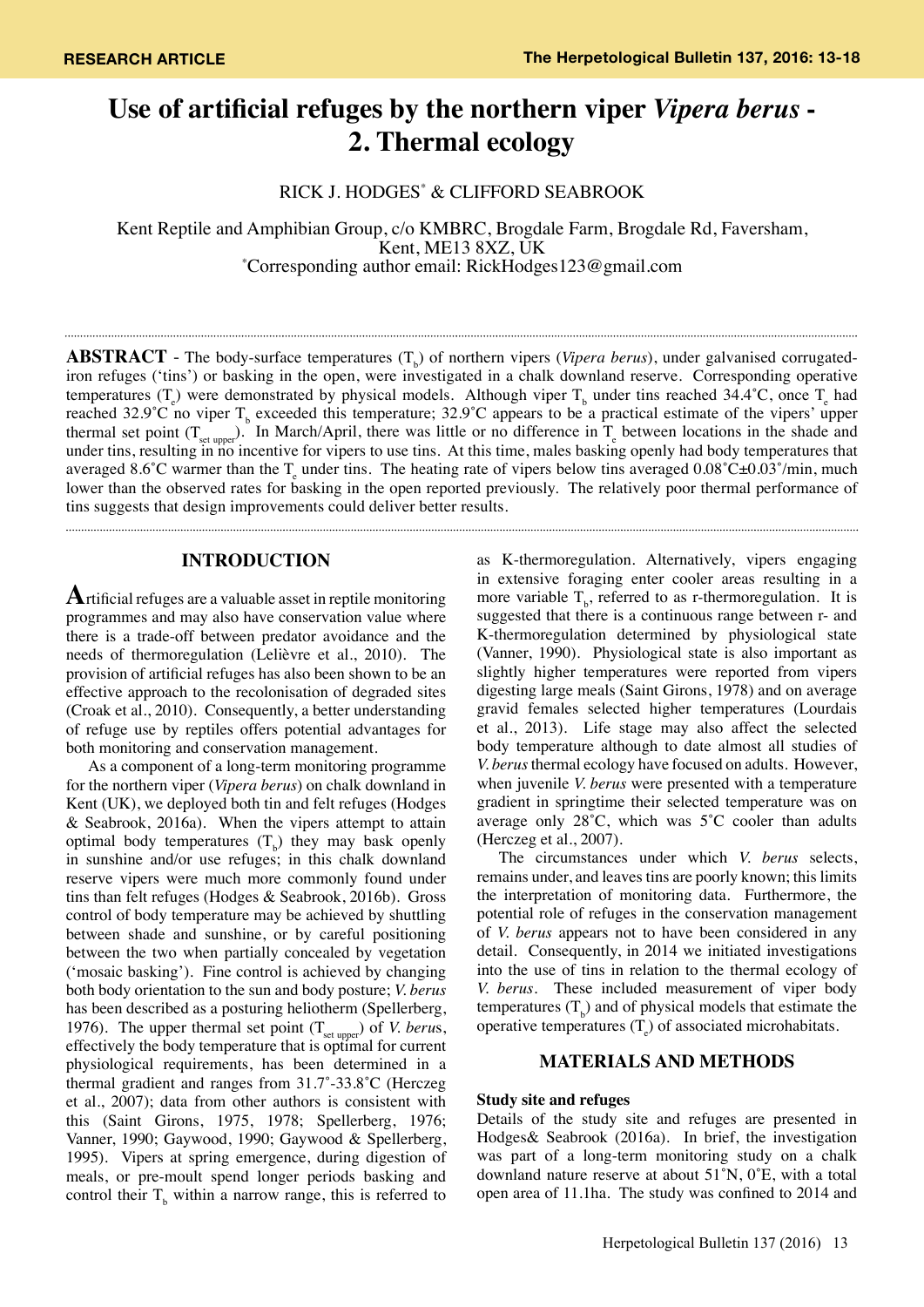included observation of vipers under 46 pairs of refuges of galvanised corrugated-iron sheets ('tins') and roofing felt, deployed at a density of about 4 pairs/ha. The ground below refuges lacked vegetation.

The site was visited 79 times for many hours from March to October. Observations were made morning and afternoon on days when weather conditions were not excessively wet or windy. A standard route was followed between refuge locations. Photographs were taken of viper head-scale patterns; these were coded then entered into a database to facilitate individual recognition (Benson, 1999). Adult recruitment tables suggested that on average there were about 4-5 adult vipers/ha in 2014. Life stages were defined as before (Hodges& Seabrook, 2016a) and observations disaggregated by gender except for juveniles. The study involved no animal handling in order to minimise disturbance and stress.

#### **Physical models**

Operative temperatures  $(T_e)$  were estimated using physical models (Peterson et al., 1993; Shine & Kearney, 2001). These consisted of copper pipe (ID 20mm, wall 1mm thick, length 150mm) flattened so that about 40% of surface was in contact with the substrate beneath, sprayed with grey paint (Surface primer, matt, Rust-oleum), and sealed at either end with silicon sealant and fixed into the ground towards each end with an overlapping strand of wire. The models indicated the temperatures of microhabitats available to vipers and served as null models for quantifying the extent of thermoregulation. Twenty one tins had models beneath them. In addition, at five widely spaced refuge positions each tin had two other closely located models, one exposed to direct sunlight and one in the permanent shade of taller vegetation.

#### **Temperature measurement**

Infrared thermometer guns (Foxnovo DT8380) were used to collect surface temperatures of vipers, physical models and tin refuges. These thermometers measure in the range -50 $^{\circ}$ C to +380 $^{\circ}$ C, have a distance to spot ratio of 8:1, and a resolution of 0.1˚C. Different units, when measuring the same surface temperature, gave reading that varied by <0.3˚C. A clear plastic tube, 1.8 cm long and 1.8 cm wide, was fixed to the front of each thermometer to act as spacer. To make measurements, the spacer was brought to almost touch the upper surface at the middle of a viper, or in the case of small specimens the centre of the coiled body, ensuring that only the animal was included within the measurement. The recorded temperature was of the dorsal body surface and may be different from internal or ventral surface temperatures. In nearly all cases, measurements were made of vipers that were individually distinguishable using their head-scale patterns.

Calibrations were prepared for the various subjects of temperature measurement. A digital thermometer (6802II) with thermocouples was calibrated against a laboratory certified calibration thermometer at temperatures ranging from  $0^{\circ}$ C to  $50^{\circ}$ C. The thermocouples were placed inside the cadaver of an adult male viper and inside a physical model. These were located on a brewing heat mat. As temperatures rose readings were taken at regular intervals

with the IR thermometer from 10° to 40°C and calibration curves prepared for the model and the snake. A calibration was also constructed for corrugated iron refuges by taping thermocouples to the under surface of a refuge, exposing it to sun light, and taking IR thermometer readings as the refuge warmed from 15˚ to 55˚C.

Where possible, temperature measurements were taken from vipers both under and away from tins. Occasionally, multiple temperature measurements of the same viper beneath tins were made on the same day and when these were made on consistently sunny days it was possible to use the measures to estimate the rate at which vipers were warming up under the tins. All times of temperature measurement are quoted as Greenwich Mean Time.

#### **Statistical analysis**

Differences between viper life stages in numbers above and below  $T_e$  were evaluated for statistical significance using  $\chi^2$ tests (Siegal, 1956). The statistical significance of simple linear correlation coefficients (r) was determined from standard tables (Bailey, 1966). Differences were treated as statistically significant when the probability of them occurring by chance was  $5\%$  or less ( $p \le 0.05$ ).

#### **RESULTS**

# **Operative temperatures (T<sup>e</sup> )**

In March, the models located in direct sunlight were warmer than those in the shade or under tins by an average of about  $7^{\circ}$ C (Fig. 1), the models in the shade were about 0.8˚C warmer than those under tins (Fig. 1). As shade temperatures and those under tins were similar, there can have been little or no incentive for vipers to rest under tins. This is confirmed by measurements in March of 11 males basking in sunshine. When compared with the temperatures of models under the closest tins, the viper body temperatures  $(T_b)$  were on average  $8.6^{\circ} \pm 5.6^{\circ}$ C warmer than the models. Likewise the models in sunlight were warmer than those under tins by an average of  $6.7^{\circ} \pm 5.2^{\circ}$ C.

From May to August temperature records from models under tins were higher than those in shade by  $6.0^{\circ}$  to  $7.5^{\circ}$ C (Fig. 1). In the autumn, the temperatures under tins began to decline and the difference from models in the shade started to narrow in September to about 3.0˚C and then in October to only 2˚C (Fig. 1).

Taking one of these five refuge locations as an example, it can be seen that, as expected, the model exposed to direct sunshine was generally warmer than the model on the ground beneath the tin (Fig. 2) which in turn was generally warmer than the model in the shade.

# $V$ iper body temperatures  $(T_{\rm b})$

The  $T<sub>b</sub>$  of roughly similar numbers of known individual vipers of each life stage were recorded (7-10 individuals, Table 1); however adult females, especially those that were gravid, were measured more frequently resulting in about 50% more recordings (63) than average (40). Juveniles were seen less frequently with about 50% fewer records (21) than average.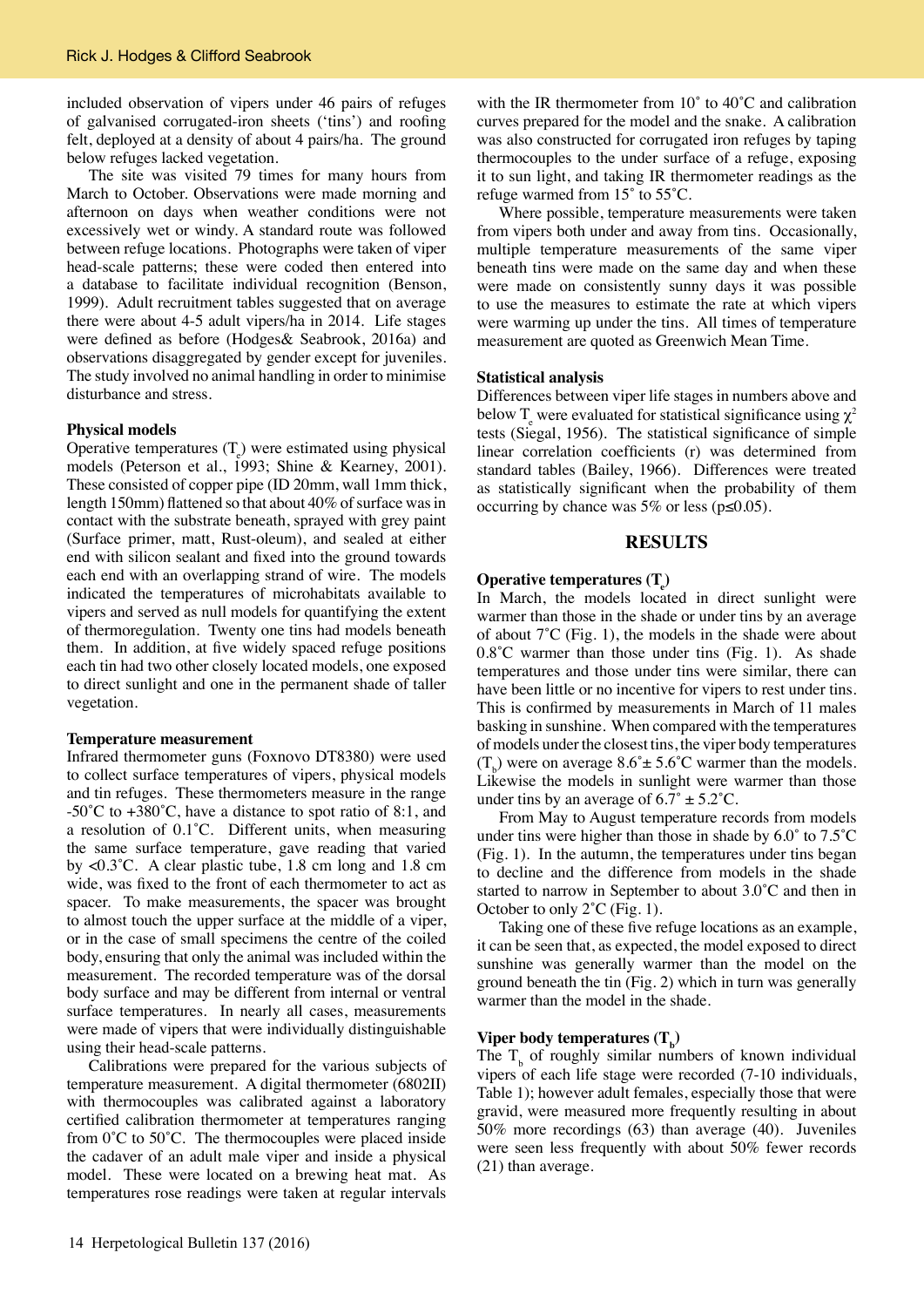

**Figure 1.** Mean (±SD) monthly temperatures °C of variously located physical models at five locations on chalk downland in 2014 in the period 09.00h to 12.00h ( $n =$  number of observations per bar)



**Figure 2.** Relationship between the temperatures of the physical model in sunshine and the corresponding temperatures of models under tins or shaded by vegetation. Records are from March to October and made between 08.00h and 17.00h (N = 64). Above the solid line other models are warmer than the model in sunshine.

Table 1. Number and identity of individual vipers from each life stage for which temperature measurements were made while they were under tins in 2014 and the total numbers of temperature records for each life stage (n).

| <b>Male</b>     | n              | Female          | n  | Sub-<br>adult<br>male | n  | Sub-<br>adult<br>female | n                        | Juv  | n              |
|-----------------|----------------|-----------------|----|-----------------------|----|-------------------------|--------------------------|------|----------------|
| M39             | 23             | F <sub>50</sub> | 16 | SM?                   | 1  | SF?                     | 1                        | J162 | $\overline{2}$ |
| M <sub>52</sub> | $\overline{7}$ | F <sub>53</sub> | 14 | <b>SM33</b>           | 7  | <b>SF40</b>             | $\overline{\phantom{a}}$ | J174 | 3              |
| M <sub>53</sub> | 2              | F <sub>59</sub> | 3  | <b>SM38</b>           | 16 | <b>SF41</b>             | 1                        | J176 | $\overline{2}$ |
| M69             | 2              | F60             | 2  | <b>SM43</b>           | 6  | <b>SF54</b>             | 17                       | J179 | $\overline{2}$ |
| M85             | $\overline{2}$ | F61             | 4  | <b>SM44</b>           | 8  | <b>SF65</b>             | 3                        | J191 | 1              |
| <b>M87</b>      | 5              | F64             | 1  | <b>SM45</b>           | 5  | <b>SF69</b>             | 5                        | J192 | 1              |
| <b>M88</b>      | $\overline{1}$ | F81             | 13 | <b>SM51</b>           | 1  | <b>SF71</b>             | 1                        | J194 | 4              |
|                 |                | F84             | 1  |                       |    | <b>SF73</b>             | $\overline{\phantom{a}}$ | J197 | 5              |
|                 |                | F92             | 9  |                       |    | <b>SF75</b>             | 8                        | J?   | 1              |
|                 |                |                 |    |                       |    | <b>SF79</b>             | 1                        |      |                |
| 7               | 42             | 9               | 63 | 7                     | 44 | 10                      | 41                       | 9    | 21             |

E Females  $\Box$  Males  $\Box$  Sub-adult females  $\Box$  Sub-adult males  $\Box$  Juvenile



**Figure 3.** The frequency distribution of body-surface temperature measurements of different life stages according to months of the year in 2014.



**Figure 4.** Relationship between the temperature of tin refuges and the body-surface temperatures of *V. berus*  $(T<sub>b</sub>)$  of all life stage found beneath tin refuges (N = 211). Above the solid line, viper  $T_{\rm b}$  was warmer than the corresponding refuge tin.

The temperature measurements for each life stage were distributed over the period April to October (Fig. 3); there was just a single observation in November.

When in full sunshine, the tins reached quite high operational temperatures; up to 65˚C. However, no viper life stages below these refuges were observed with body temperatures  $(T_b)$  more than 34.4°C (Fig. 4).

Viper  $T_b$  frequently exceeded  $T_e$  beneath the tin (Fig. 5) and was recorded as high as 34.4˚C (Fig. 4). However, when models under tins reached a  $T_{\text{e}}$  of 32.9°C or above all corresponding viper temperatures were at or below  $T_e$  (Fig. 5). This gives an approximation of  $T_{\text{set upper}}$ The  $T_e$  under tins did not exceed 38°C and only 8% of measures exceeded 32.9˚C.

For both adult and sub-adult males the majority of  $T<sub>b</sub>$ measures were below  $T_e$  (Table 3), adult and sub-adult females were more evenly distributed between hotter and colder, while juveniles were on average mostly hotter than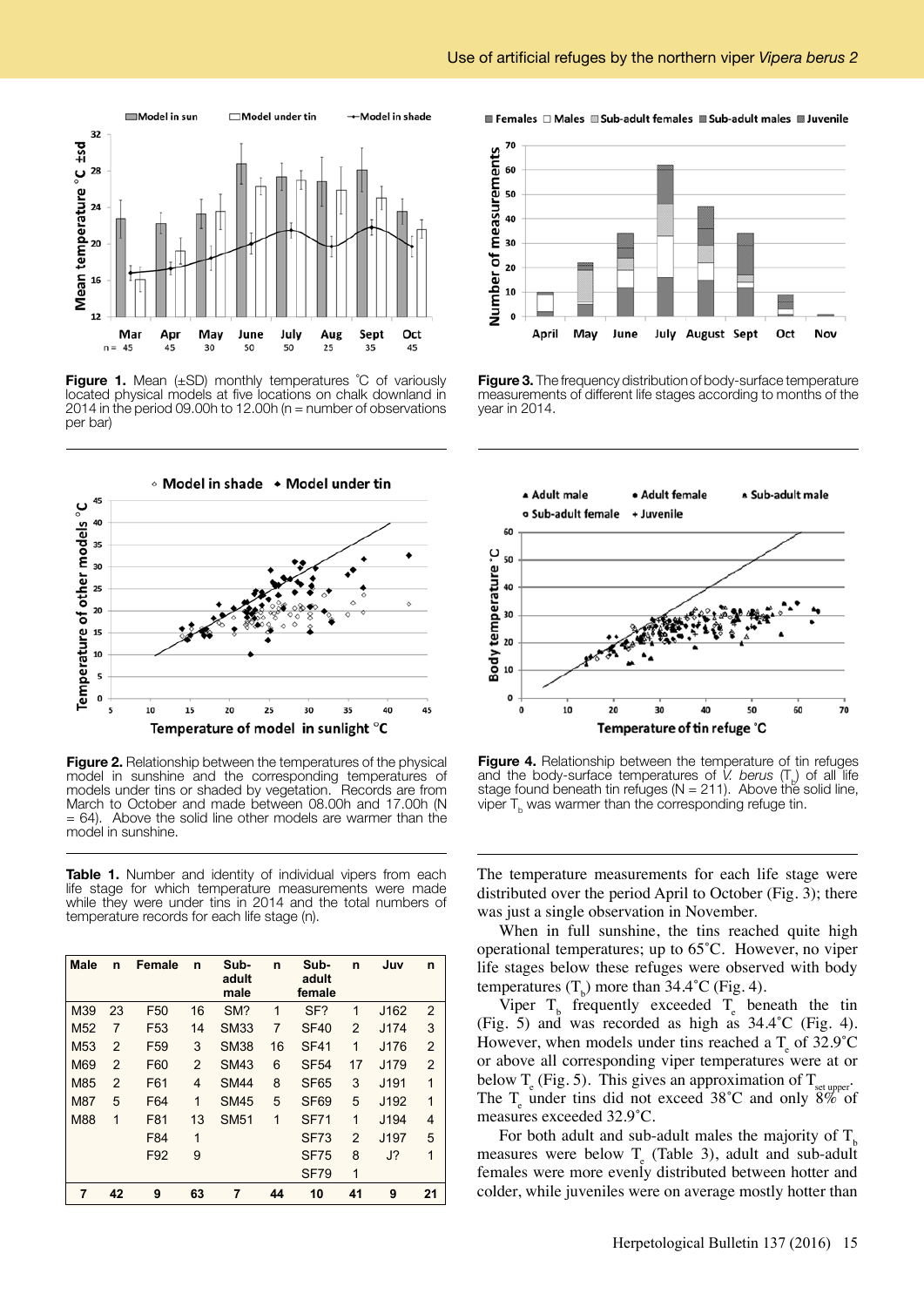

**Figure 5.** Deviation of *V. berus* body-surface temperature  $(T_{b})$ from the temperature of the model on bare ground beneath the tin refuge  $(T_e)$ . The arrow indicates the maximum  $T_e$  value for which there was an equally high viper  $T_{\rm b}$ , to the right of the arrow  $\rm m\,T$ all  ${\sf T}_{\sf b}$  values are lower than  ${\sf T}_{\sf e}$ .

**Table 3.** Numbers of records of body temperature  $(T_n)$  of each life stage under tin refuges that were warmer or cooler than the corresponding physical model  $(T_{\alpha})$ , values with no letter in common are significantly different ( $p < 0.05$ )

|                   | <b>Males</b> |               | <b>Females</b> |               | <b>Juveniles</b> |
|-------------------|--------------|---------------|----------------|---------------|------------------|
|                   | <b>Adult</b> | Sub-<br>adult | <b>Adult</b>   | Sub-<br>adult |                  |
| $n =$             | 42           | 44            | 63             | 41            | 21               |
| Warmer than model | 10           | 16            | 29             | 26            | 12               |
| Cooler than model | 32           | 28            | 34             | 15            | 9                |
| % warmer          | 23.8%        | 36.4%         | 46.0%          | 51.0%         | 57.9%            |
|                   | a            | abc           | bc             | c             | c                |

 $T_e$  (Table 3). There was significant heterogeneity between life stages in the numbers of individuals that were warmer or cooler than the model under the tin ( $\chi^2 = 15.83$ , df = 4, p<0.01). Pairwise comparisons suggest statistically significant differences between adult males and females, sub-adult males and females, while only adult males were significantly different from juveniles (Table 3).

On most days, individual vipers had  $T<sub>b</sub>$  measured only once. Occasionally, a viper would remain under the tin for an extended period and this gave the opportunity for a sequence of measurements that allowed daily fluctuations to be observed. The best case of this was a sub-adult female on the 1st July (Fig. 6). Initially, at 08.00h, the refuge was in partial shade. At this time the tin and model under the tin were just a little warmer than the viper, while the model exposed to direct sunlight was already some 6˚C warmer (Fig. 6). In the following 25 minutes the tin became exposed to full sunshine so that its temperature rose by about 15˚C, making it about 5˚C hotter than the model in sunshine. Below the tin this resulted in an increase of 3˚C of both the viper and model. There followed a sunny period of 65 minutes that heated the tin to about 52˚C, making it about 15˚C hotter than the model in sunshine. Below the tin the viper and model both reached about 30˚C. Later in the day (16.00h) the temperature of both the tin and model in sunshine fell quite sharply. However, below the tin there was a lag in the temperature fall of model and viper.

16 Herpetological Bulletin 137 (2016)

Interestingly, the lag in temperature decline of the viper was greater than the model giving the viper a 1˚C temperature advantage at 16.00h and, 55 minutes later, an advantage of just over 2˚C, presumably due to active thermoregulation by the viper and/or slightly greater thermal inertia. The observed temperature of the model placed in the shade of vegetation was very stable over the whole period of observation, fluctuating close to 20˚C (Fig. 6).



**Figure 6.** Body surface temperatures of a sub-adult female measured on five occasions on 1st July with corresponding temperatures of the tin under which it rested and physical models in the sun, in the shade or beneath the tin (note x-axis scale is not even)

From April to September, there were 18 occasions when the same vipers had more than one body temperature measurement on the same sunny day (adult males - 5, adult females - 3, sub-adult females - 8, sub-adult males 1, juvenile - 1). The temperature readings were on average 70±34 minutes apart and from this data the estimated heating rates ranged from 0.05˚C to 0.14˚C/min with an average of 0.08˚C±0.03˚/min.

## **DISCUSSION**

The quickest way for vipers to warm themselves would appear to be to bask directly in sunlight rather than resting under tin refuges. This was demonstrated very clearly by temperatures of adult males in the open in March 2014 that were  $8.6^{\circ} \pm 5.6^{\circ}$ C warmer than the models under tins. Typically, males are very rarely found under refuges in the spring time prior to their first moult. At this time of year the operational temperature  $(T_e)$  indicated by physical models under tins was little different from that in the shade of vegetation suggesting that males are unlikely to select positions under tins as they would obtain little or no thermal advantage (Fig. 1). The months in which tin use by vipers are likely to be most favourable are when the models under tins are consistently warmer than in the shade, in this case May through to September (i.e. those months where the error bars of the models in the shade and under the tin show no overlap in Fig. 1). However, it seems likely that even under warm conditions the heating rates of vipers under tins are much lower than those in direct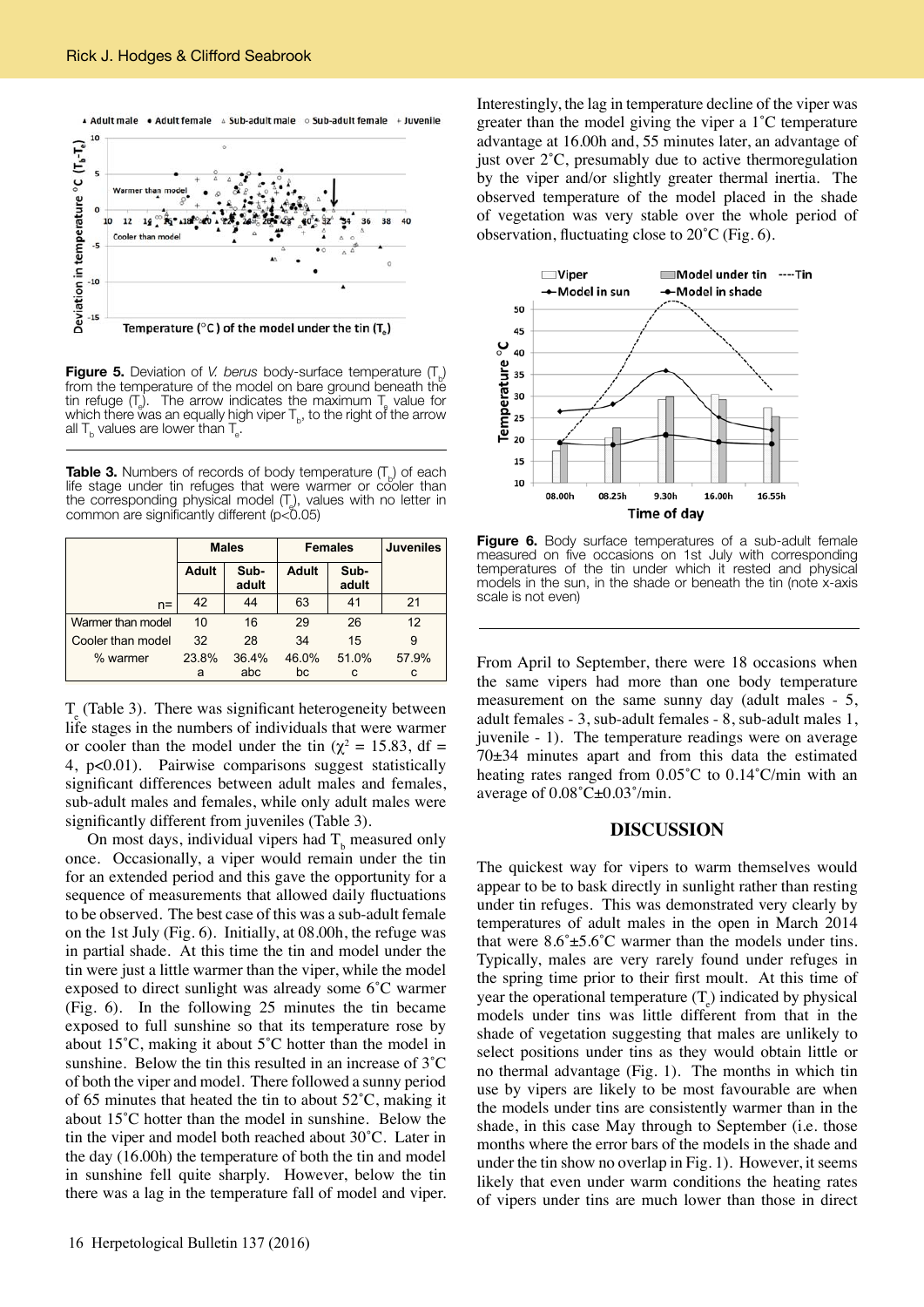sunlight. In the summer, heating rates of vipers in the open of 0.48˚ - 0.58˚C/min have been recorded (Vanner, 1990) which are about x7 greater than the average of 0.08˚C/min (range 0.05˚ to 0.14˚C/min) observed in the current study. This is understandable as tins would be expected to reflect a significant proportion of solar radiation and radiate the remainder as much to the air above as to the ground below the tin; in effect the tins act as screens against rapid temperature rise.

When in full sunshine, tins were heated to as much as 65˚C and model beneath tins to 38˚C. However, no viper life stages below these refuges were observed with body temperature  $(T_b)$  exceeding 34.4°C (Fig. 4). This implies active thermoregulation by moving to the coolest location below the tin, adopting postures and orientations that limit heat uptake and then, if necessary, leaving the tins for cooler places. The maximum  $T_b$  of 34.4°C is a little higher than the expected upper thermal set point  $(T_{set unner})$ . It seems that vipers sometimes overshoot the preferred maximum and Gaywood (1990) recorded a maximum  $T<sub>1</sub>$ of 40.4°C. However, in this study at higher  $T_e$  the viper  $T_b$ became more constrained until  $T_e$  32.9°C when all viper  $T<sub>b</sub>$  measurements were lower than  $T<sub>e</sub>$  (Fig. 5). It would appear that 32.9˚C is a convenient and practical estimate of  $T_{\text{set upper}}$  that fits within the range already suggested for this parameter, 31.7˚-33.8˚C (Herczeg et al., 2007). It may be more than a coincidence that observations on *V. berus* during mosaic basking, in thermally unlimiting conditions, returned an average  $T_b$  of 32.8±3.4°C (Gaywood, 1990). The use of a refuge, such as a tin, that warms in the sunshine might reasonably be considered to be a variant of the more natural mosaic basking in providing warmth and cover simultaneously.

The majority of males, both adult and sub-adult, under tins were cooler than the  $T_e$  indicated by the corresponding model. Adult and sub-adult females were more or less evenly distributed above and below  $T_e$ , and juveniles were on average mostly hotter than  $T_e$  (Table 3). This suggests that the behaviour of the vipers in relation to refuges may differ, for examples if males are more inclined than other stages to leave refuges once  $T_{\text{set upper}}$  is reached then those males observed would be more likely to be below  $T_e$ . Likewise if females are more inclined to remain under refuges when at or approaching  $T_{\text{set upper}}$  then recorded temperature would be inclined to be higher. No evidence was found to support the earlier records of juveniles selecting lower  $T_{\text{set upper}}$  than adults (Herczeg et al., 2007). However the original study referred only to springtime and as the immature stages emerge later from hibernation than adults then the lower temperature preference may well be a reflection of a time of year when the juveniles are still in a physiological transition that the adults have completed.

There is evidence to suggest that the thermal performance of tin refuges is relatively poor in relation to the needs of vipers. The low ground temperature below tins early in the season may account for the rarity of tin use by male vipers that emerge first from hibernation. Also the very slow warming rate of vipers below tins suggests that there are significant advantages in basking in direct sunshine, despite the obvious risks from predation. If the thermal properties of refuge tins were improved then vipers may gain increased benefits from them. This has been investigated by placing insulation mats beneath tins and is reported elsewhere (Hodges & Seabrook, 2016b).

## **ACKNOWLEDGEMENTS**

Our thanks are due to the Kent Wildlife Trust for their enthusiastic support of our monitoring work, the Kent Reptile and Amphibian Group for the supply of equipment, and to Roger Avery for his valuable comments on the manuscript.

### **REFERENCES**

- Bailey, N.T.J. (1966). *Statistical Methods in Biology.* The English Universities Press Ltd, London, UK. Pp. 200.
- Benson, P.A. (1999). Identifying individual adders, *Vipera berus*, within an isolated colony in East Yorkshire. *The Herpetological Bulletin* 67: 21-27.
- Croak, B.M., Pike, D.A., Webb, J.K., & Shine, R. (2010). Using artificial rocks to restore non-renewable shelter sites in human degraded systems: colonisation by fauna. *Restoration Ecology*, 18: 428-438.
- Gaywood, M.J. (1990). *Comparative thermal ecology of the British snakes*. PhD, University of Southampton, UK. Pp. 182.
- Gaywood, M.J. & Spellerberg, I.F. (1995). Thermal ecology 1: Thermal ecology of reptiles and implications for survey and monitoring. In: Foster J & Gent T., Reptile Survey Methods: proceedings of a seminar, 7th November 1995, at the Zoological Society of London's Meeting Rooms, Regent's Park, London. *English Nature Series no*. 27: 9-22.
- Herczeg, G., Gonda, A., Perala, J., Saarikivi, J., Tuomola, A., & Merila, J. (2007). Ontogenetic differences in the preferred body temperature of the European adder *Vipera berus*. *Herpetological Journal* 17: 58-61.
- Hodges, R.J. & Seabrook, C. (2014). Head-scale instability and the apparent heritability of a head scale anomaly in the northern viper (*Vipera berus*). *The Herpetological Bulletin* 130: 16-17.
- Hodges, R.J. & Seabrook, C. (2016a). Use of artificial refuges by the northern viper *Vipera berus* - 1. Seasonal and life stage variations on chalk downland. *The Herpetological Bulletin* 137: 6-12.
- Hodges, R.J. & Seabrook, C. (2016b). Use of artificial refuges by *Vipera berus* - 3. An experimental improvement to the thermal properties of refuges. *The Herpetological Bulletin* : 137: 19-23.
- Joppa, L.N., Williams, C.K., Temple, S.A., & Casper, G.S. (2009). Environmental factors affecting sampling success of artificial cover objects. *Herpetological Conservation and Biology* 5: 143-148.
- Lelièvre, H., Bloin-Demers, G., Bonnet, X., Lourdais, O. (2010). Thermal benefits of artificial shelters in snakes: A radiotelemetric study of two sympatric colubrids. *Journal of Thermal Biology* 35: 324-331.
- Lourdais, O., Guillon M., DeNardo, D., & Blouin-Demers G., (2013). Cold climate specialisation: Adaptive covariation between metabolic rate and thermoregulation in pregnant adders. *Physiology and Behaviour* 119: 149- 155.